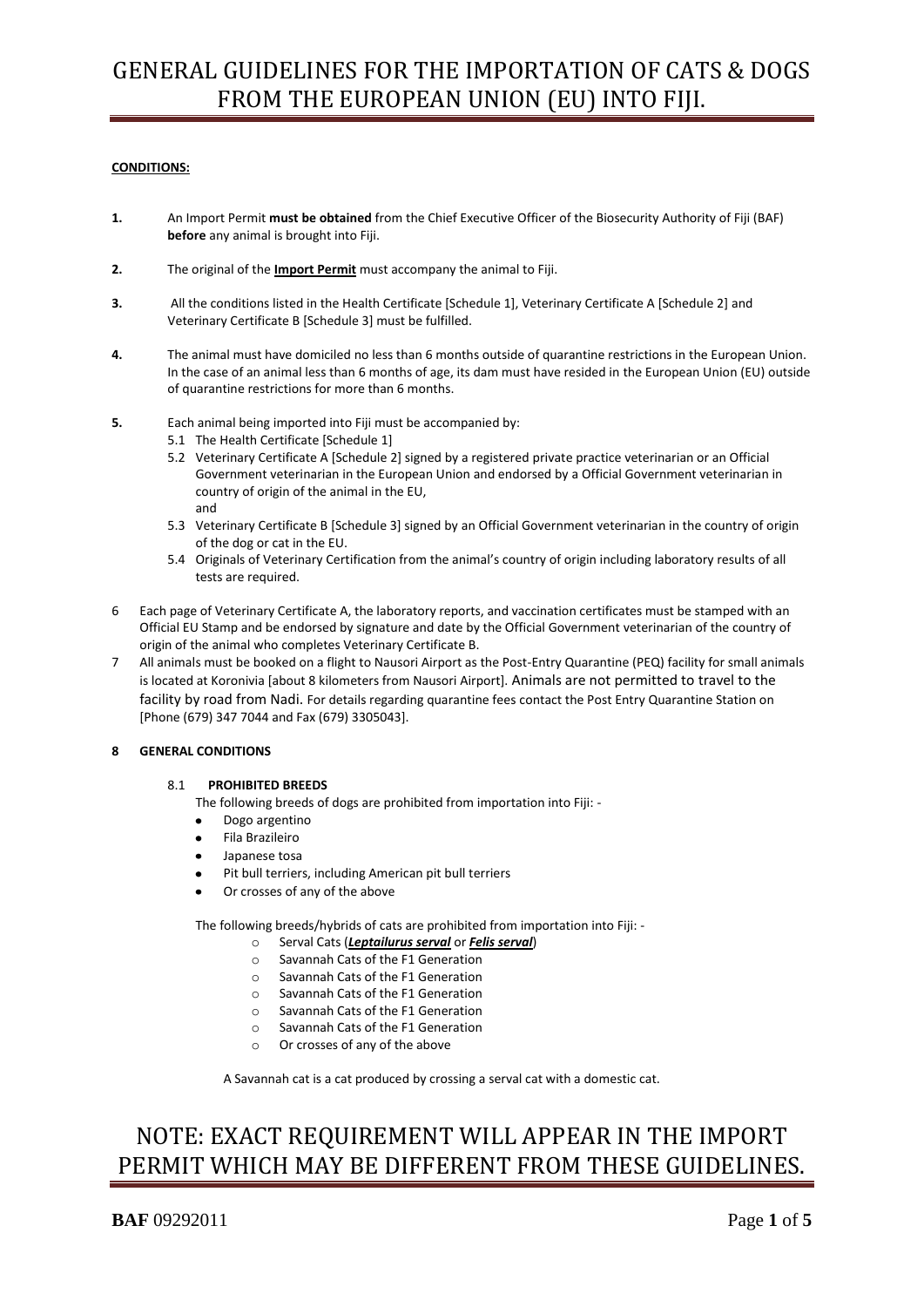A cat may be tested by DNA testing to rule out genes of the serval cat from it. (The Veterinary Genetic Laboratory result of the Genetic Typing must accompany the cat to Fiji.)

## 8.2 **IDENTIFICATION**

All animals must be identified by a microchip that can be read by an AVID, TROVAN, DESTRON or other ISO – Compatible reader. Where microchip is not available a clear, legible ear–tattoo identification or identification number is acceptable.

#### 8.3 **PREGNANCY STATUS**

Females must not be more than 21 days pregnant at the time of export, nor must they be suckling young.

#### **8.4 AGE RESTRICTION**

Animals under 16 weeks of age are ineligible for importation

#### **8.5 POST ENTRY QUARANTINE**

Provided all the other condition of importation have been met and the quarantine fees have been paid, there will be a **mandatory minimum period of 30 days quarantine** at the Post Entry Quarantine (PEQ) facility at Koronivia. Thereafter the animal will be on a veterinary examination every 10 days by the veterinarian for the Biosecurity Authority of Fiji for up to 6 month post departure from the EU, followed by a 9<sup>th</sup> month inspection and a final one 12 months after export (i.e. after entry into Fiji) for the purpose of rabies monitoring and surveillance.

#### **9 SANITARY CONDITIONS**

#### 9.1 **RABIES NEUTRALIZING ANTIBODY TITRE TEST [RNATT]**

This laboratory test must be done between 60 days and 12 months prior to export.

As this test measures the pet animal's antibody response to the rabies vaccination it should be done at least 4 weeks after the rabies vaccination. This enables the animal to produce sufficient antibodies to record a positive result.

The date that the blood is drawn for the RNATT will determine the amount of time the animal must stay in quarantine in Fiji.

## **One hundred and eighty [180] days must lapse between the date that the blood was taken for the RNATT test [with a satisfactory result] and the date the animal is released from quarantine in Fiji.**

Furthermore, it must be kept in mind that the animal must spend at least 30 days in the quarantine kennel in Fiji, regardless of when the blood was taken for the RNATT test. This means that if the owner of the animal wants the animal to be quarantined in Fiji for the minimum amount of time of 30 days then blood for the RNATT test must be taken at least 150 days prior to the export i.e. arrival of the animal in Fiji.

| <b>Collection of sample for RNATT</b>     | <br>Minimum quarantine period |
|-------------------------------------------|-------------------------------|
| 150 days or more prior to arrival in Fiji | <br>30 days                   |
| 135 days prior to arrival in Fiji         | <br>45 days                   |
| 120 days prior to arrival in Fiji         | <br>60 days                   |
| 90 days prior to arrival in Fiji          | <br>90 days                   |
| 65 days prior to arrival in Fiji          | <br>115 days                  |

Arrange for a government-approved veterinarian to scan the animal's microchip and draw a blood sample for the RNATT. The animal's microchip number/ear-tattoo identification mark must be written on the blood tube.

# NOTE: EXACT REQUIREMENT WILL APPEAR IN THE IMPORT PERMIT WHICH MAY BE DIFFERENT FROM THESE GUIDELINES.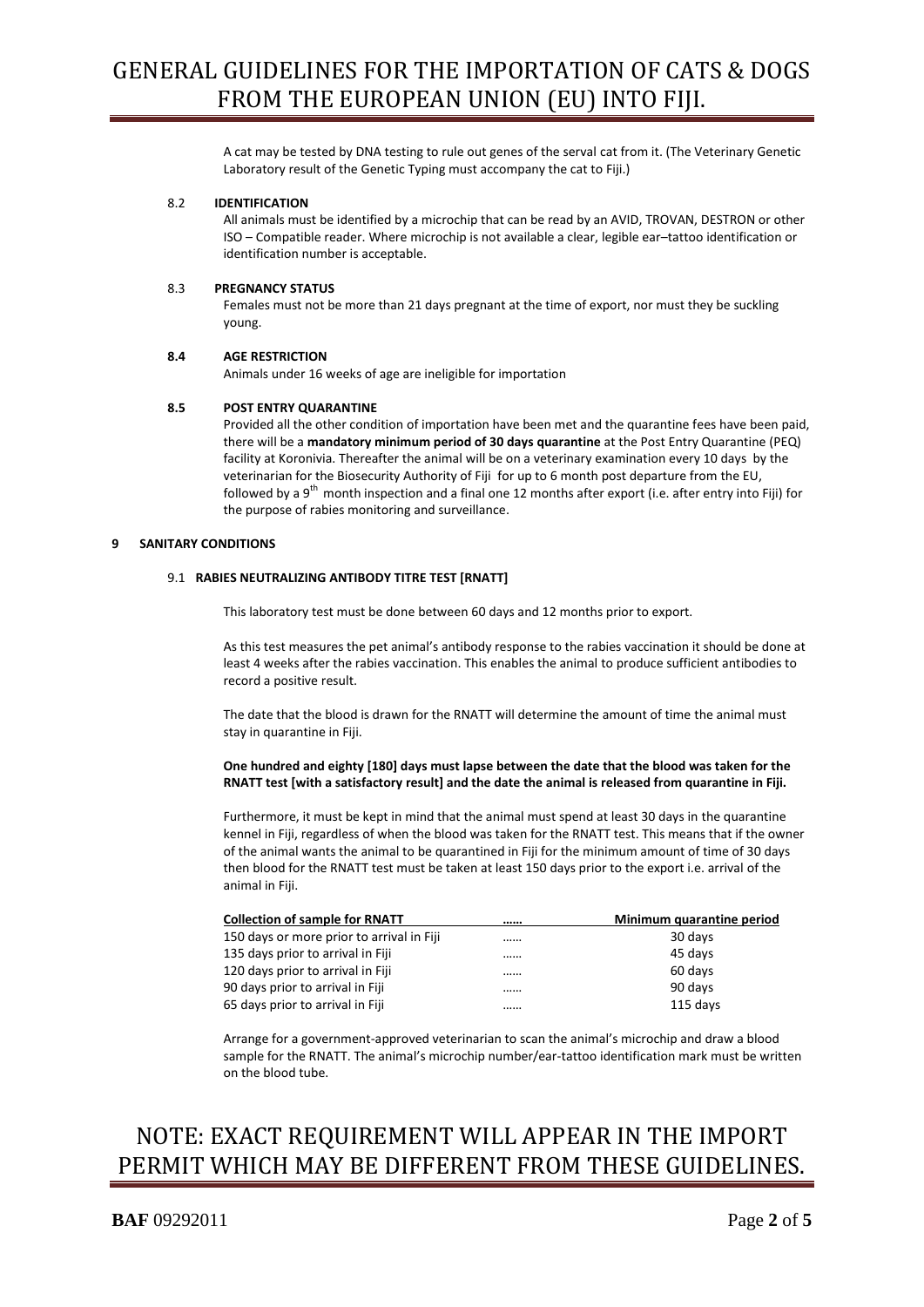# GENERAL GUIDELINES FOR THE IMPORTATION OF CATS & DOGS FROM THE EUROPEAN UNION (EU) INTO FIJI.

A government-approved laboratory must carry out the RNATT testing. The laboratory report must include the animal's microchip number/ear-tattoo identification mark and has a result of at least 0.5IU/ml. If a result of less than 0.5IU/ml is obtained the animal must be re-vaccinated and the whole process repeated.

The RNATT report must be presented to an Official EU Veterinarian of the country of origin of the animal when completing the Veterinary Certificate B.

The RNATT is only valid for 1 year from the date of blood collection. If there is a need to repeat the pet's RNATT it must re-test within a year of the initial RNATT to demonstrate continuous protection against rabies and to avoid another lengthy wait before eligible for entry into Fiji.

### **10 VACCINATIONS**

#### 10.1 **DOGS**

The dog must have been vaccinated against distemper, infectious canine hepatitis, parvovirus, and parainfluenza virus at least thirty days and not more than twelve months prior to export to Fiji.

The vaccination certificates or copies endorsed by an Official EU Veterinarian must be attached to Veterinary Certificate A.

#### 10.2 **CATS**

The cat must have been vaccinated against feline enteritis, feline rhinotracheitis and feline calicivirus at least thirty days and not more than twelve months prior to export to Fiji.

The vaccination certificates or copies endorsed by an Official EU Veterinarian must be attached to Veterinary Certificate A.

#### **11 EHRLICHIOSIS**

- 11.1 Dogs must be tested for *Ehrlichia canis* infection by the indirect fluorescent antibody test, on a sample collected within 45 days prior to export to Fiji, with negative results.
- 11.2 Within 24 hours of collection of blood for this test the dog must receive treatment with a long acting acaricide.
	- The laboratory report or a copy endorsed by an Official EU Veterinarian must be attached to Veterinary Certificate A.

### **12 LEPTOSPIROSIS**

- 12.1 Dogs must be tested for *Leptospira interrogans var canicola* infection by serum agglutination test on a sample collected within 30 days prior to export to Fiji with less than 50% agglutination at a serum dilution of 1:100 [i.e. a negative result].
	- The laboratory report or a copy endorsed by an Official EU Veterinarian must be attached to Veterinary Certificate A.

# **13 BRUCELLOSIS**

13.1Within 30 days prior to the scheduled date of shipment, the dog must be tested for *Brucella canis* with a negative result.

# NOTE: EXACT REQUIREMENT WILL APPEAR IN THE IMPORT PERMIT WHICH MAY BE DIFFERENT FROM THESE GUIDELINES.

# **BAF** 09292011 Page 3 of 5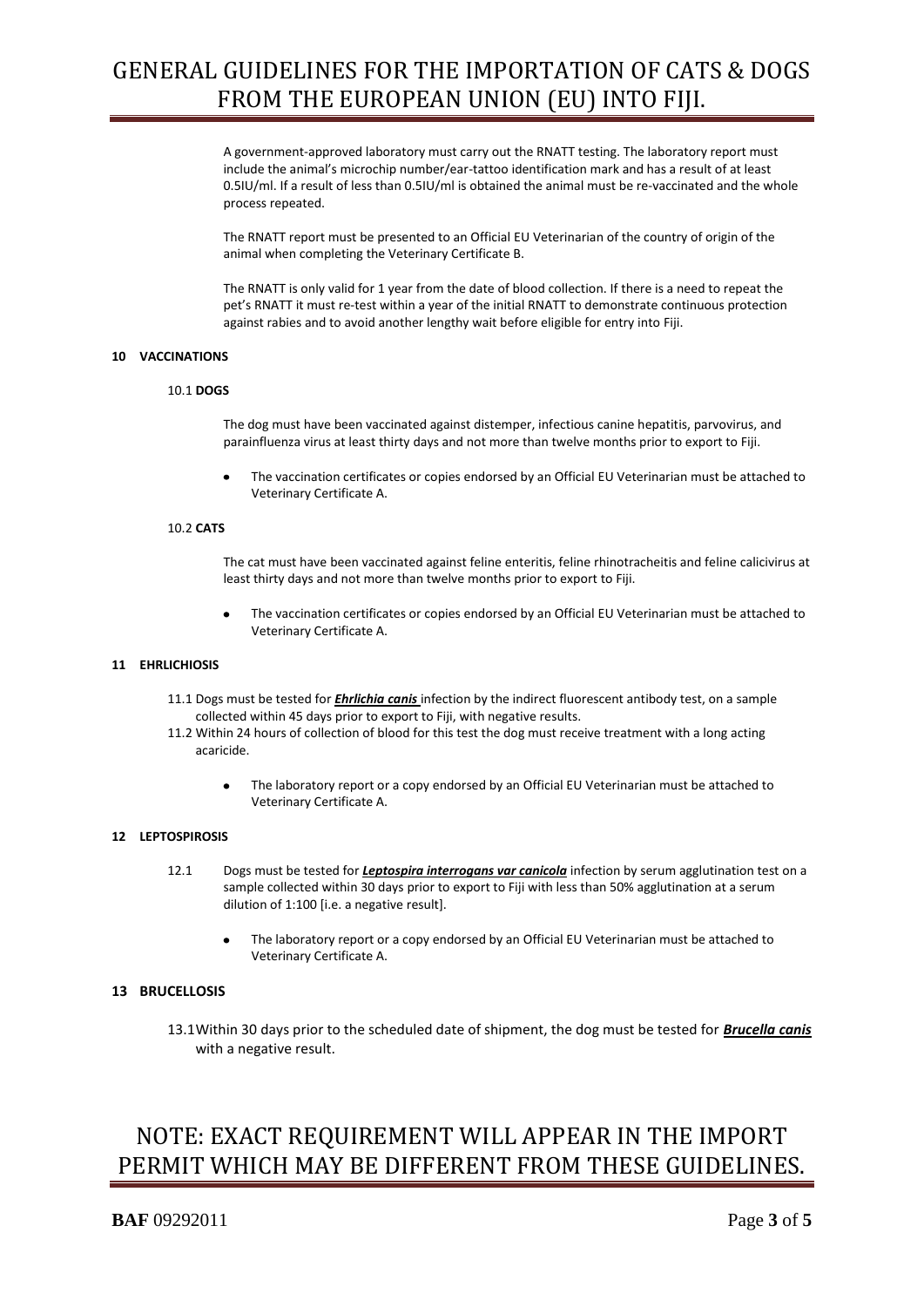The laboratory report or a copy endorsed by an Official EU Veterinarian must be attached to Veterinary Certificate A.

## **14 INTERNAL PARASITES**

#### **DOGS AND CATS**

- 14.1 Within 49 days of the scheduled date of shipment of the dog, the animal must be subjected to two faecal examinations [each test being within 2 days after treatment with Praziquantel], at least 6 weeks apart, using a sensitive flotation procedure, which was negative for *Echinococcus granulosus* eggs. The second test must be within 4 days of shipment.
	- The dates of the first and second tests must be recorded on Veterinary Certificate A.  $\bullet$
- 14.2 Within 35 days of the scheduled date of shipment the cat, the animal must be subjected to two faecal examinations [each test being within 2 days after treatment with Praziquantel], at least 4 weeks apart, using a sensitive flotation procedure, which was negative for *Echinococcus multilocularis*. The second test must be within 4 days of shipment.
	- The dates of the first and second tests must be recorded on Veterinary Certificate A.  $\bullet$
- 14.3 Within 49 days of the scheduled date of shipment the dog must be treated twice 5 weeks apart with praziquantel for *Echinococcus granulosus*, the second treatment being within 4 days of the schedule date of shipment of the animal.
	- The date of treatment, active ingredient and dosage used must be recorded on Veterinary Certificate A.
- 14.4 Within 35 days of the scheduled date of shipment the cat must be treated twice 4 weeks apart with praziquantel for *Echinococcus multilocularis*, the second treatment being within 4 days of the schedule date of shipment of the animal.
	- The date of treatment, active ingredient and dosage used must be recorded on Veterinary Certificate A.
- 14.5 Within 4 days of the scheduled date of shipment the animal must be treated with an anthelmintic for internal parasites using pyrantel pamoate, dichlorvos or fenbendazole at recommended dose rates.
	- The date of treatment, active ingredient and dosage used must be recorded on Veterinary Certificate A.

## **15 EXTERNAL PARASITES**

## **DOGS AND CATS**

Within four days of the schedule date of shipment, dogs and cats must be treated with an insecticidal pour-on, spot-on, dip or spray capable of killing lice, fleas, and ticks with duration of action of 30 days, with capability of flea, tick and lice larval control.

The date of treatment, active ingredient and dosage used must be recorded on Veterinary Certificate A.

# NOTE: EXACT REQUIREMENT WILL APPEAR IN THE IMPORT PERMIT WHICH MAY BE DIFFERENT FROM THESE GUIDELINES.